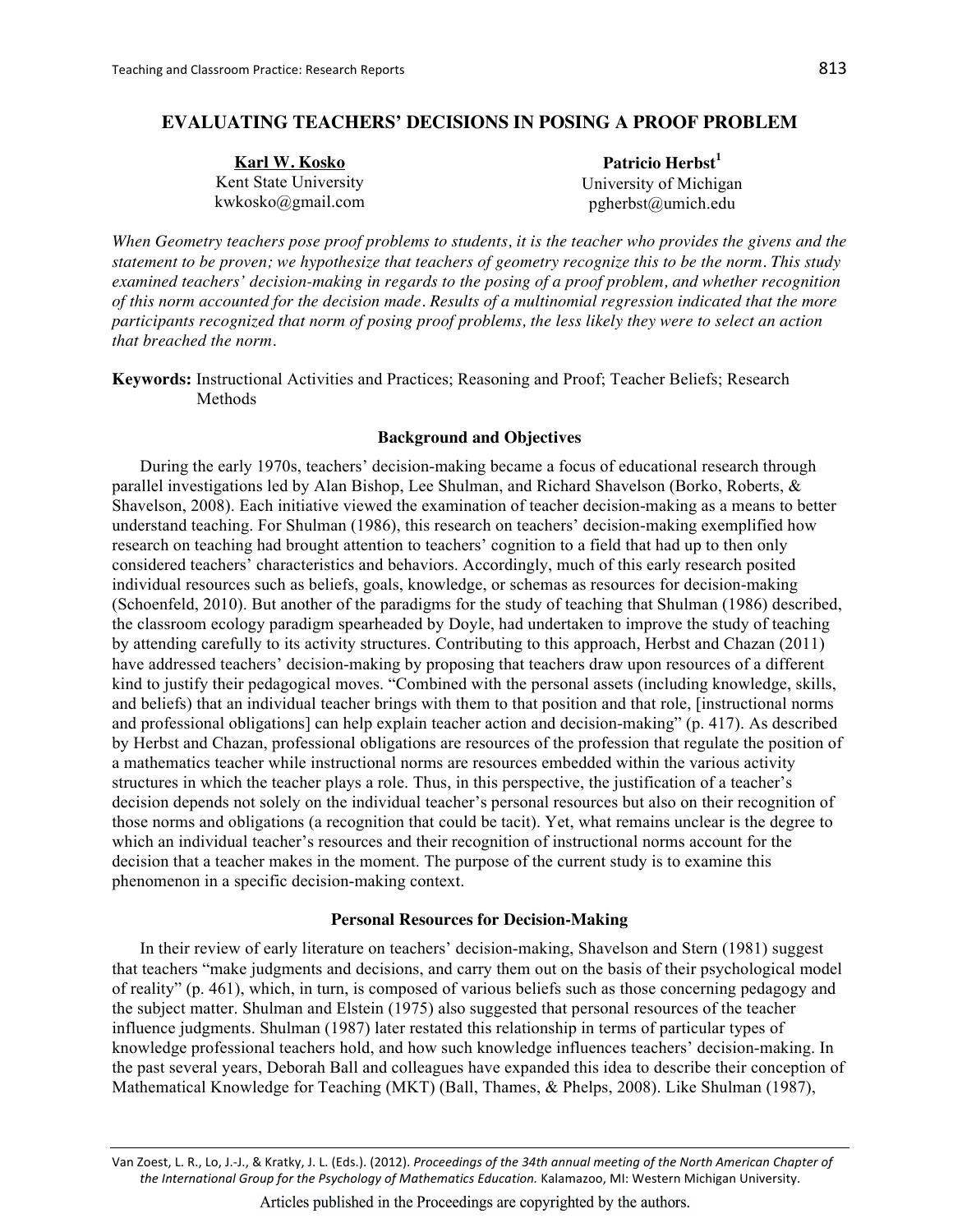Ball et al. (2008) suggest that teachers' in-the-moment decisions require "...coordination between the mathematics at stake and the instructional options and purposes at play" (p. 401).

The literature suggests that one clear resource teachers use in making pedagogical decisions appears to be their pedagogical content knowledge (PCK) (e.g., Ogletree, 2007). Yet, Bishop's (1976) account of decision making made a strong argument for the importance of teaching experience in the development of the schemas that may be associated with decision making. Osam and Balbay (2004) provide additional evidence for this, finding that surveyed novice teachers were more concerned with technical details of a lesson in their decisions while experienced teachers were more concerned with the way students behaved during the lesson.

Another potential resource that may influence teachers' decisions is their degree of autonomy to make decisions about their instructional practices. Behm and Lloyd (2007) observed that while different student teachers were provided different resources, the degree of autonomy afforded those student teachers was a critical indicator of what they were able to do with the materials at hand. Examining decision-making in science classrooms, Gess-Newsome and Lederman (1995) found that teachers' autonomy was a highly influential factor in the types of instructional decisions made. With these considerations in mind, we consider teacher autonomy, along with PCK and teaching experience, to be critical personal resources of teachers in their decision-making.

#### **A Professional Resource for Decision-Making**

Aho et al. (2010) note that more than teachers' own personal resources influence their decisionmaking. Rather, "teaching is influenced by the surrounding society, culture and traditions" (p. 400). Teachers interviewed by Aho et al. noted that some pedagogical decisions they made were agreed upon with school colleagues. Further, these types of collective decisions over time work their way into the routines of the teacher. We argue that while such routines are operationalized by individual teachers, their genesis are social in origin and therefore may be more characteristic of actions normative of a group than of particular individuals: In this case we are interested in the obligations that bind a professional group and the norms of the activities in which they play a role. Herbst et al. (2009) provide an example of one such type of norm. Observing similarities in how proof was facilitated across different teachers' classrooms, Herbst et al. note that "these similarities can be expressed by a common system of implicit norms regulating the events on the surface" (p. 266). Such norms appear to influence teacher decisions in the classrooms particularly shaping the division of labor, or who does what, when the situation is one of doing proofs.

Situational norms and professional obligations on the one hand and individual resources of teacher autonomy, experience, and knowledge are thus two kinds of constructs that might account for the decisions teachers make (e.g., Ball et al., 2008; Bishop, 1976; Gess-Newsome & Lederman, 1995). Given these various resources, it is prudent to investigate the degree to which they influence teachers' decision-making. We focus on the instructional situation of doing proofs (Herbst et al., 2009), and on a particular norm of doing proofs (when posing proof problems, the teacher provides students with the given information and the statement to be proved). With this situation-specific focus, we sought to answer the following research question:

To what degree do teachers' recognition of an instructional norm account for their decision-making in posing a proof problem, and to what degree do the individual resources of PCK, teaching experience, and perceived teaching autonomy contribute to their decision.

### **Methods**

#### **Sample and Measures**

Data were collected from 55 secondary mathematics teachers (grades 8 to 12) in a Midwestern state. The sample included 43.6% male and 56.4% female teachers. Participants were sampled from a wide range of districts, both urban and rural, and of varying levels of socio-economic status. For example, some

Van Zoest, L. R., Lo, J.-J., & Kratky, J. L. (Eds.). (2012). Proceedings of the 34th annual meeting of the North American Chapter of the International Group for the Psychology of Mathematics Education. Kalamazoo, MI: Western Michigan University.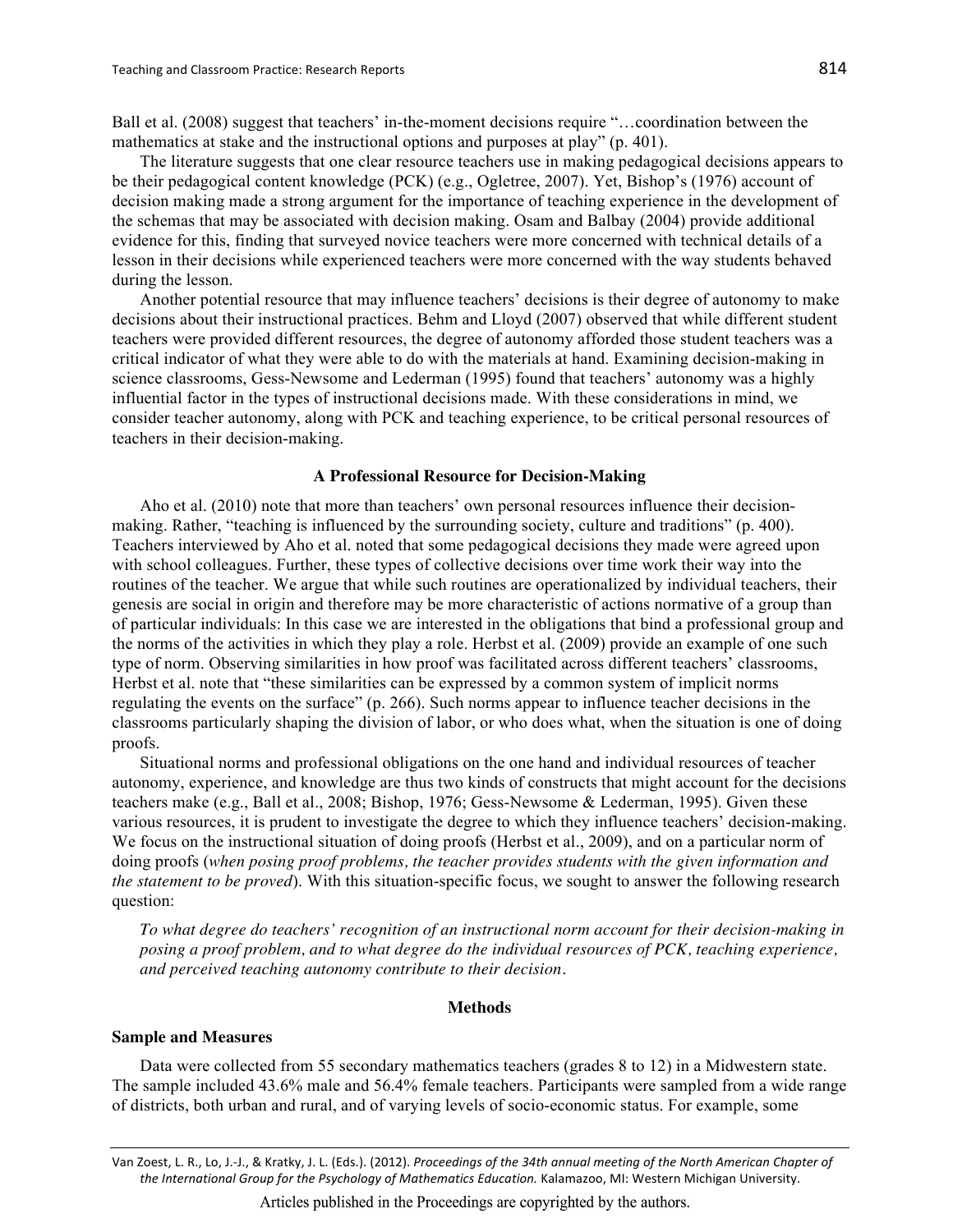participating teachers taught in schools with 4% of the population eligible for free and reduced lunch, while others came from schools where 59% of students were eligible. Of the 55 sampled participants, 44 (80%) completed all assessments that we include in the current analysis, and represent our effective sample.

Participants were invited to complete a series of assessments on an online platform (LessonSketch.org), of which we include data from four of the assessments. LessonSketch allowed for the incorporation of multimedia survey instruments in which participants viewed and answered questions concerning representations of teaching, of which was particularly useful in assessing teachers' situationspecific decision-making.

## **Dependent Variable**

We assessed participants' decision-making based on their multiple-choice responses to a representation of teaching. Participants were presented with a cartoon-based, two-frame teaching representation, preceded with a brief overview of the lesson as one taking place in a high school geometry class in which the teacher was going to assign a proof problem. The representation depicted the teacher drawing a diagram and reviewing with students that to write a proof they would need a set of givens and a statement to prove. Participants were then presented with four potential actions that could follow and were asked to select which they would be most likely to do next following the scenario. Each action was a single-frame depiction representing either compliance or breach with the normative action: when posing a proof problem, the teacher provides the givens and prove statement to students. Participants were asked "which action would you be most likely to take in the teaching scenario?" and then to "please explain your" reasoning for choosing this action."

Choice A depicted a breach of the norm where the teacher instructs students they will have a discussion to decide, as a class, what the givens and the prove statement will be. Choice B is another breach of the norm where the teacher asks students to work individually, decide what the givens and prove statement are, and then do the proof. The students would later compare their proofs to their peers'. Choice C is a breach where the teacher provides the prove statement, but instructs the class that they will discuss, as a class, what givens they will need to do the proof successfully. Choice D is compliant with the norm where the teacher provides both the givens and "prove" statement, and then asks an initial question for class discussion on how to do the proof. Responses were well distributed with 22.7% selecting Choice A, 18.2% selecting Choice B, 31.8% selecting Choice C, and 27.3% selecting Choice D.

## **Independent Variables**

We included four independent variables in our analysis. The independent variable of interest (normativity) was a score representing participants' endorsement of the norm; when posing a proof problem, the teacher provides the givens and prove statement to students. The variable, described in detail below, was designed as an indicator of participants' recognition of an instructional norm. Specifically, scores for *normativity* were interpreted to assess the degree to which individual participants recognized the identified norm in the situation 'doing proofs' in Geometry instruction.

We assessed this recognition with a 10-item survey that presented participants with explicit statements regarding the norm of focus. A sample item and available responses is presented in Figure 1. Items were written to assess participants' view of how appropriate it was for the professional group of Geometry teachers to provide students with the givens and prove statement in posing proof problems. Interpretation of the items was validated through cognitive interviews prior to collection of the current data, with results suggesting that items were interpreted as intended. Additionally, we calculated an alpha coefficient of .89, suggesting the items had sufficient reliability as well as validity. Participant responses were averaged into a composite score, *normativity* ( $M = 3.46$ ,  $SD = 1.08$ ), for inclusion in the present analysis. Higher scores represented a greater recognition of the norm, and vice versa.

Van Zoest, L. R., Lo, J.-J., & Kratky, J. L. (Eds.). (2012). Proceedings of the 34th annual meeting of the North American Chapter of the International Group for the Psychology of Mathematics Education. Kalamazoo, MI: Western Michigan University.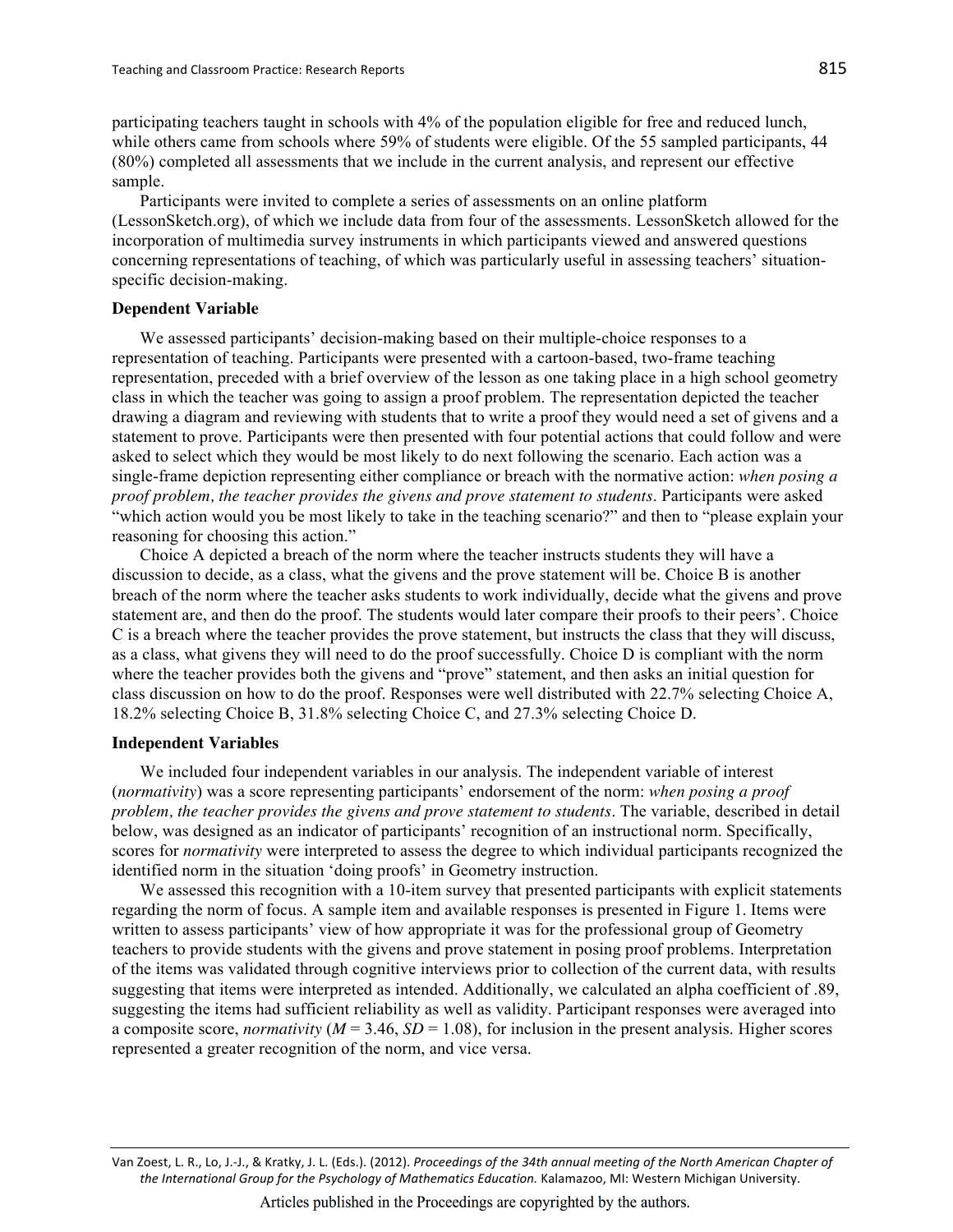When starting a proof problem, how appropriate is it for teachers to have students decide upon the 'prove' statement (conclusion)?

| very<br>Inappropriate | Inappropriate | Somewhat<br>Inappropriate | Somewhat<br>Appropriate | Appropriate | Verv<br>Appropriate |
|-----------------------|---------------|---------------------------|-------------------------|-------------|---------------------|

#### Figure 1: Sample item assessing participants' recognition of the norm

The next independent variable included was a measure of participants' perceived autonomy in their mathematics teaching (autonomy). As noted in our literature review, teachers' autonomy has the potential to regulate the effect of teacher beliefs, and therefore represented a useful factor for investigation. Items measuring *autonomy* were adapted from multiple sources to focus both on the content of mathematics and the role of teacher (Deci & Ryan, 2011; Kosko & Wilkins, in review; NCES, 1998; Reeve et al., 2003). Teachers were asked to rate their agreement with statements such as the following: I am discouraged from *teaching mathematics in the way I would like to (reverse-coded sample item). Available responses were on* a 6-point Likert-scale (1-Strongly Disagree; 2-Disagree; 3-Somewhat Disagree; 4-Somewhat Agree; 5-Agree; 6–Strongly Agree). Items showed sufficient reliability ( $\alpha$  = .89) and responses were averaged into the composite score *autonomy* ( $M = 4.62$ ,  $SD = .81$ ).

The third variable included for analysis was years of teaching experience (Years). Teachers in the sample taught an average of 13 years ( $SD = 7.30$ ). While Bishop (1976) noted that it was schemas developed through experience that influenced teachers' decision-making, we used Years as an indicator of having more sophisticated forms of such schemas.

The final independent variable included was a measure of pedagogical content knowledge in geometry (*PCKG*). The assessment included 10 items covering various Geometry topics and addressing teachers' knowledge of content and teaching and knowledge of content and students (see Ball et al., 2008 for a detailed description of these domains of mathematical knowledge for teaching). Items were validated through cognitive interviews before collection of the present data. Item analysis of present data showed biserial correlations of .30 or higher, and a Cronbach's alpha coefficient of .70, suggesting the construct had sufficient reliability. Scores were based on percentage of items answered correctly, with a possible range of 0 to 1 ( $M = 0.46$ ,  $SD = .23$ ). Herbst and Kosko (2012) provide more details on the development of this instrument.

#### **Analysis and Results**

We used multinomial logistic regression (MLR) to examine participants' decision-making. Specifically, participants were asked to select one of four potential actions following a depicted teaching scenario. While one of these actions was considered compliant with the norm and the other three breaches of the norm, we did not consider one action as necessarily better than any other. Further, the participant choices could not be ordered in any natural way. Therefore, the responses represent nominal data suitable for an MLR. MLR is a form of logistic regression which uses one category (one of the choices available) as a reference outcome, and creates separate logistic regression comparisons between the reference outcome and each other classification (see Hosmer & Lemeshow, 2000 for a detailed description).

The model examined in the current analysis is presented in the equation below. The outcome of reference is the normative action, Choice D, and is designated by  $0$  in the equation. Each alternative choice (breaches of the norm in Choices A, B, and C) are represented in variable  $m$ , such that we have three distinct regression equations; one for each comparison. So, we evaluated the degree to which each independent variable contributes to participants choosing Action A rather than Action D, Action B instead of Action D, and Action C instead of Action D.

Van Zoest, L. R., Lo, J.-J., & Kratky, J. L. (Eds.). (2012). Proceedings of the 34th annual meeting of the North American Chapter of the International Group for the Psychology of Mathematics Education. Kalamazoo, MI: Western Michigan University.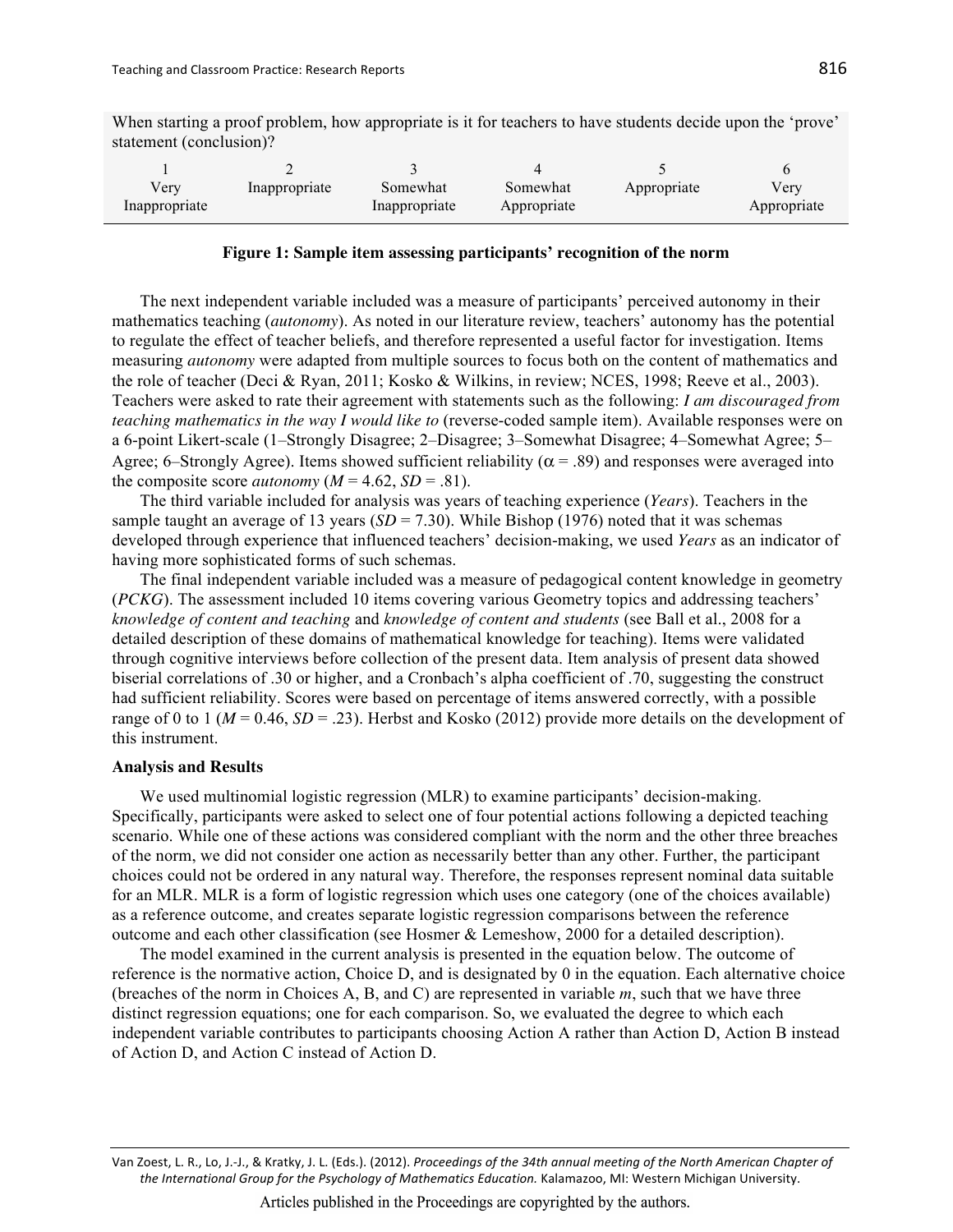$$
g_m(x) = \ln \left[ \frac{P(Y=m \mid x)}{P(Y=0 \mid x)} \right]
$$
  
=  $\beta_{m0} + \beta_{m1} (normalivity)_1 + \beta_{m2} (automomy)_2 + \beta_{m3} (Years)_3 + \beta_{m4} (PCKG)_4$ 

Customary in performing MLR is an initial checking of model fit, both for the model as a whole as well as for particular variables within it. While the model represented in the above equation had overall model fit ( $\chi^2$  = 39.34 (df = 12), p < .01), the variable PCKG was found to not have a statistically significant relationship with participants' choices ( $\chi^2$  = 3.91 (df = 3), p = .271). This initial finding suggests that there was little relationship between participants' PCKG scores and their chosen action following the scenario and, therefore, PCKG should be considered for removal in the analysis to provide a more parsimonious model. The standard errors associated with *PCKG* were also high (above 2.0), suggesting potential collinearity. Also, a separate MLR with only PCKG in the model still suggested no statistical relationship with choice of action. However, an examination of the descriptive statistics suggest that while participants selecting the normative action tended to have higher PCKG scores, there was a large degree of variance in these scores, further justifying the removal of PCKG. The new model, which includes normativity, autonomy, and Years as predictors, was found to have good overall fit ( $\chi^2$  = 35.43 (df  $= 9$ , p < .001), with no need for further simplification of the model.

Results from the MLR analysis are presented in Table 1, with coefficients represented in logits. In each model comparison, *normativity* scores were found to be a statistically significant predictor of choice at the .10 level, when accounting for participants' perceived teaching autonomy and years of teaching experience. Using the conversion:

$$
e^{\beta m_0 + \beta m_1(normativity)}_3 + \beta m_2(autonomy)_2 + \beta m_3(Years)_3
$$
  
1+ $e^{(normativity)}_3 + \beta m_2(autonomy)_2 + \beta m_3(Years)_3$ 

we can determine the probability that a participant in our sample would select a particular choice rather than the normative action represented in Choice D. For example, a participant with an average *autonomy* score ( $M = 4.62$ ) and years of teaching ( $M = 13$ ) for the sample, a low *normativity* score of 1.00 would suggest such a participant is 99.9% more likely to select Choice A over Choice D. However, if a similar participant had a high *normativity* score of 6.00, there is a practically zero probability that they would select Choice A over Choice D. These and similar calculations are illustrated, for convenience, in Figure 2.

| Comparison               |             | $\beta$ (logits) | S.E. | <b>Wald Statistic</b> |
|--------------------------|-------------|------------------|------|-----------------------|
| Choice A   Choice D      | Intercept   | 12.75            | 5.27 | $5.13**$              |
|                          | normativity | $-5.35$          | 1.83 | $8.56**$              |
|                          | autonomy    | 1.59             | 1.00 | 2.55                  |
|                          | Years       | $-.29$           | .11  | $6.52**$              |
| Choice $B \mid Choice D$ | Intercept   | $-4.17$          | 4.90 | .72                   |
|                          | normativity | $-1.51$          | .79  | $3.68*$               |
|                          | autonomy    | 2.21             | .98  | $5.15**$              |
|                          | Years       | $-.10$           | .08  | 1.71                  |
| Choice $C \mid Choice D$ | Intercept   | 2.20             | 3.13 | .49                   |
|                          | normativity | $-1.08$          | .60  | $3.20*$               |
|                          | autonomy    | .57              | .57  | 1.00                  |
|                          | Years       | $-.04$           | .06  | .48                   |

Table 1: Results from Multinomial Logistic Regression.

 $*_{p} < .10.**_{p} < .05.$ 

Van Zoest, L. R., Lo, J.-J., & Kratky, J. L. (Eds.). (2012). Proceedings of the 34th annual meeting of the North American Chapter of the International Group for the Psychology of Mathematics Education. Kalamazoo, MI: Western Michigan University.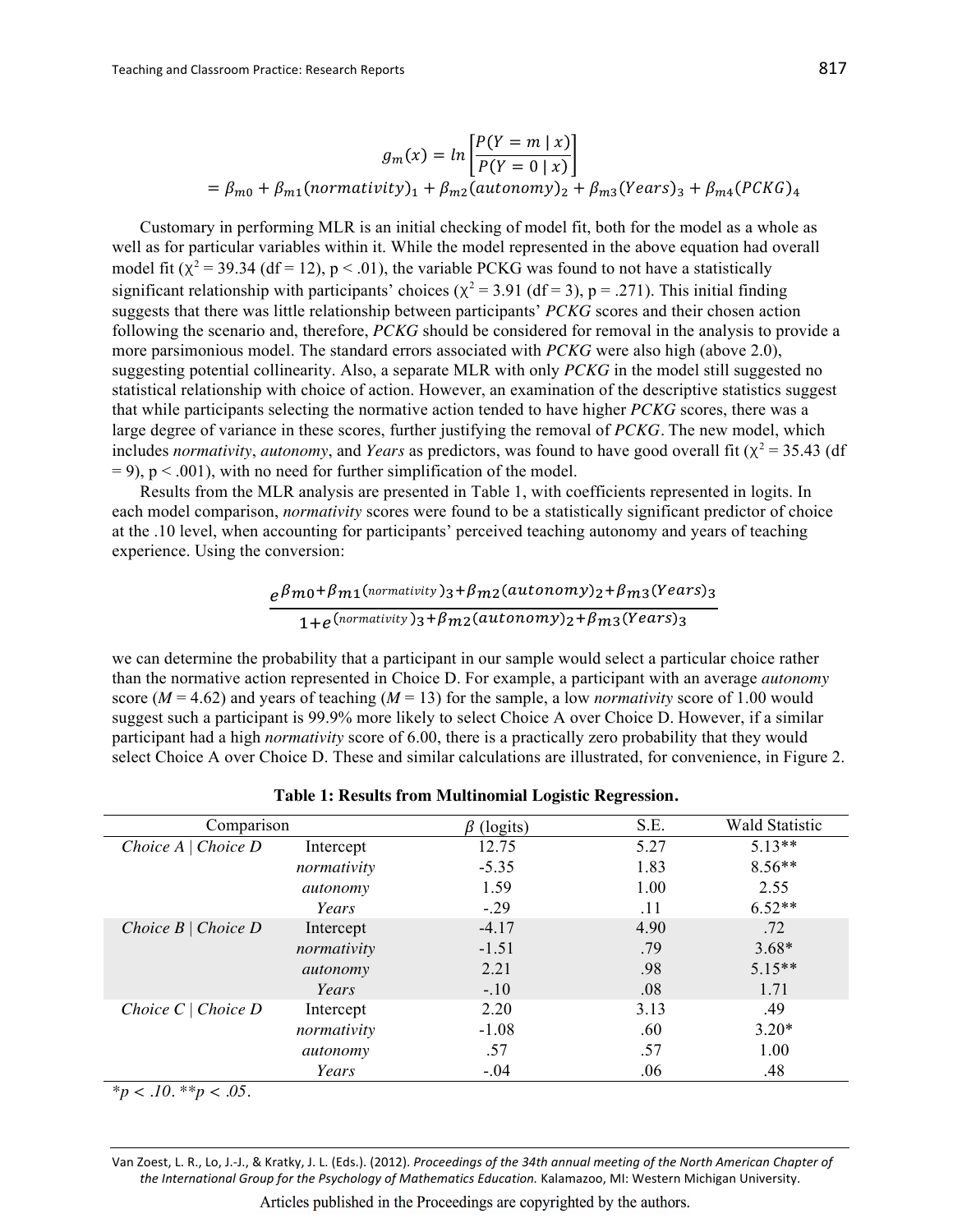

## Figure 2: Effect of normativity score on probability of selecting an option other than choice D, with average *autonomy* and Years for the sample

These findings indicate that, for each comparison, the degree to which participants recognized the norm was a consistent determiner of how likely they were to select Choice D or an alternative. Additionally, it appears that the more participants recognized the norm, the more likely they were to select the normative action, Choice D, instead of an action that included a breach of the norm. Further, while perceived autonomy and years of teaching experience did influence whether participants would choose one action over another for some comparisons, *normativity* consistently did so and generally at larger magnitudes.

## **Discussion and Conclusion**

The findings from our analysis are preliminary, in that they represent the decision-making regarding the teaching norm of focus for only one particular teaching scenario. Yet, examination of participants' choices suggests that participants who recognize the norm tend to act according to that norm. Additionally, participants' perceived teaching autonomy influenced decision-making in a manner that contrasted *normativity*. Specifically, a higher perception of autonomy was shown to increase the likelihood a participant chose Action B over the normative action, while a higher *normativity* score decreased the likelihood those participants would choose Action B over the normative action (see Table 1). This statistical conflict between *autonomy* and *normativity* is representative of what Pepitone (1989) described as the conflict between rights and obligations. Pepitone noted that "the reaction to the violation of an obligation may be tempered by an internalized right that is in opposition to the obligation, perhaps the very same right claimed and exercised by the 'violator'" (p. 14). Applied to the context of this study, participants' 'violation' or breach of the norm through selecting Action B may have been tempered by their sense of autonomy, which in turn can represent any number of internalized beliefs about mathematics teaching and learning.

The conflict between *autonomy* and *normativity* discovered in the present analysis suggests that for the particular scenario examined, *normativity* wins the conflict. While *autonomy* was shown to have a larger logit size for  $P(\text{Action } B | \text{Action } D)$ , *normativity* consistently predicted the decision-making patterns for all actions relative to Action D (the normative action). While this pattern may vary given differing scenarios and options for decisions, the main claim from our analysis suggests that participants' recognition of situational norms in teaching are an important influence in their pedagogical decisionmaking. Therefore, if we wish to better understand teachers' decision-making, more attention should be

Van Zoest, L. R., Lo, J.-J., & Kratky, J. L. (Eds.). (2012). Proceedings of the 34th annual meeting of the North American Chapter of the International Group for the Psychology of Mathematics Education. Kalamazoo, MI: Western Michigan University.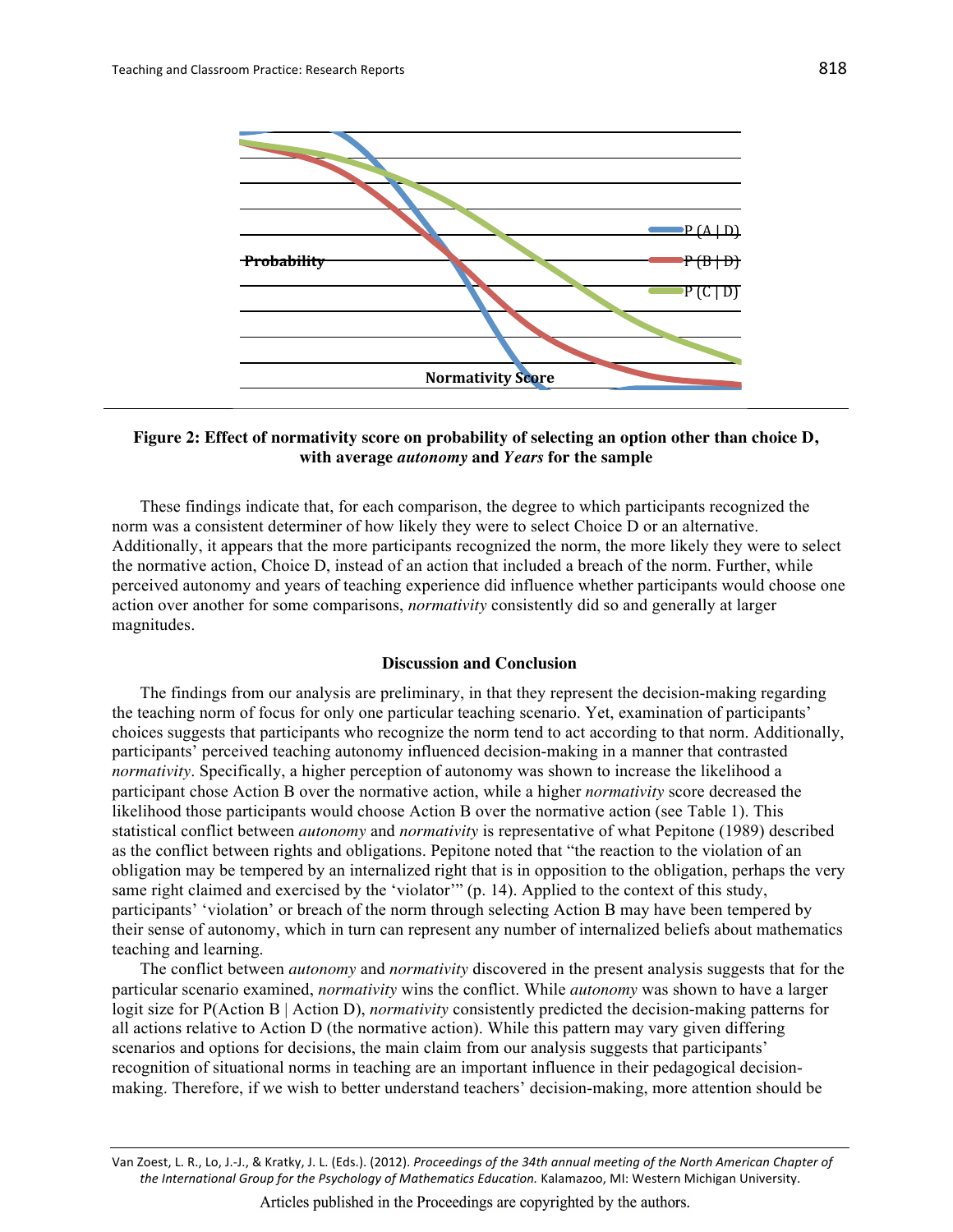given to the characteristics of the situations in which teachers act, as well as to the resources of individual **teachers** 

## **Endnote**

<sup>1</sup> Research reported had the support of the National Science Foundation through grant DRL-0918425 to P. Herbst. All opinions are those of the authors and don't necessarily reflect the views of the Foundation.

#### **References**

- Aho, E., Hanna-Leena, H., Juuso, H., Laukka, S. J., & Sutinen, A. (2010). Teachers' principles of decision-making and classroom management: A case study and a new observation method. Procedia Social and Behavioral Sciences, 9, 395-402.
- Ball, D. L., Thames, M. H., & Phelps, G. (2008). Content knowledge for teaching: What makes it special? Journal of Teacher Education, 59(5), 389-407.
- Behm, S. L., & Lloyd, G. M. (2007). Student teachers' experiences with mathematics curriculum materials: Issues of autonomy and teacher learning. In D. K. Pugalee, A. Rogerson, & A. Schinck (Eds.), Proceedings of the Ninth International Conference: Mathematics education in a global community (pp. 69–74). Charlotte, NC: The Mathematics Education into the 21st Century Project.
- Bishop, A. J. (1976). Decision-making: The intervening variable. *Educational Studies in Mathematics*, 7(1/2), 41–47.
- Borko, H., Roberts, S. A., & Shavelson, R. (2008). Teachers' decision making: from Alan J. Bishop to today. In P. Clarkson & N. Presmeg (Eds.), Critical issues in mathematics education (pp. 37-70). New York: Springer.
- Deci, E. L., & Ryan, R. M. (2011). Basic psychological needs scales. Retrieved from http://www.psych.rochester .edu/SDT/measures/needs scl.html
- Gess-Newsome, J., & Lederman, N. G. (1995). Biology teachers' perceptions of subject matter structure and its relationship to classroom practice. Journal of Research in Science Teaching, 32(3), 301–325.
- Herbst, P., & Chazan, D. (2011). Research on practical rationality: Studying the justification of actions in mathematics teaching. The Mathematics Enthusiast, 8(3), 405–462.
- Herbst, P., Chen, C., Weiss, M., & González, G. (with Nachlieli, T., Hamlin, M., & Brach, C.). (2009). "Doing proofs" in geometry classrooms. In D. A. Stylianou, M. L. Blanton, & E. J. Knuth (Eds.), Teaching and learning proof across the grades: A K-16 perspective (pp. 250-268). New York: Routledge.
- Herbst, P., & Kosko, K. W. (2012). Mathematical knowledge for teaching high school geometry. Proceedings of the  $34<sup>th</sup>$  Annual Meeting of the North American Chapter of the International Group for the Psychology of Mathematics Education. Kalamazoo, MI: Western Michigan University.
- Hosmer, D. W., & Lemeshow, S. (2000). Applied logistic regression (2nd ed.). New York: John Wiley & Sons.
- Kosko, K. W., & Wilkins, J. L. M. (in review). Does time matter in the growth of student-reported engagement in mathematical discussions? The influence of mathematical autonomy.
- National Center for Education Statistics [NCES]. (1988). National education longitudinal study of 1988: First followup teacher questionnaire. Retrieved from: http://nces.ed.gov/surveys/nels88/pdf/12 F1 Teacher.pdf
- Ogletree, G. L. (2007). The effect of fifth grade science teachers' pedagogical content knowledge on their decision making and student learning outcomes on the concept of chemical change (Unpublished doctoral dissertation). Tuscaloosa, AL: The University of Alabama.
- Osam, U. V., & Balbay, S. (2004). Investigating the decision-making skills of cooperating teachers and student teachers of English in a Turkish context. Teaching and Teacher Education, 20, 745–758.
- Pepitone, A. (1989). Toward a cultural social psychology. Psychology and Developing Societies, 1(1), 5–19.
- Reeve, J., Nix, G., & Hamm, D. (2003). Testing models of the experience of self-determination in intrinsic motivation and the conundrum of choice. Journal of Educational Psychology, 95(2), 375–392.
- Schoenfeld, A. H. (2010). How we think: A theory of goal-oriented decision making and its educational applications. New York: Routledge.
- Shavelson, R. J., & Stern, P. (1981). Research on teachers' pedagogical thoughts, judgments, decisions, and behavior. Review of Educational Research, 51(4), 455–498.
- Shulman, L. S. (1986). Paradigms and research programs in the study of teaching: A contemporaryperspective. In M. C. Wittrock (Ed.), Handbook of research on teaching (3rd ed., pp. 3-36). New York: Macmillan.
- Shulman, L. S. (1987). Knowledge and teaching: Foundations of the new reform. *Harvard Educational Review*,  $57(1), 1-21.$

Van Zoest, L. R., Lo, J.-J., & Kratky, J. L. (Eds.). (2012). Proceedings of the 34th annual meeting of the North American Chapter of the International Group for the Psychology of Mathematics Education. Kalamazoo, MI: Western Michigan University.